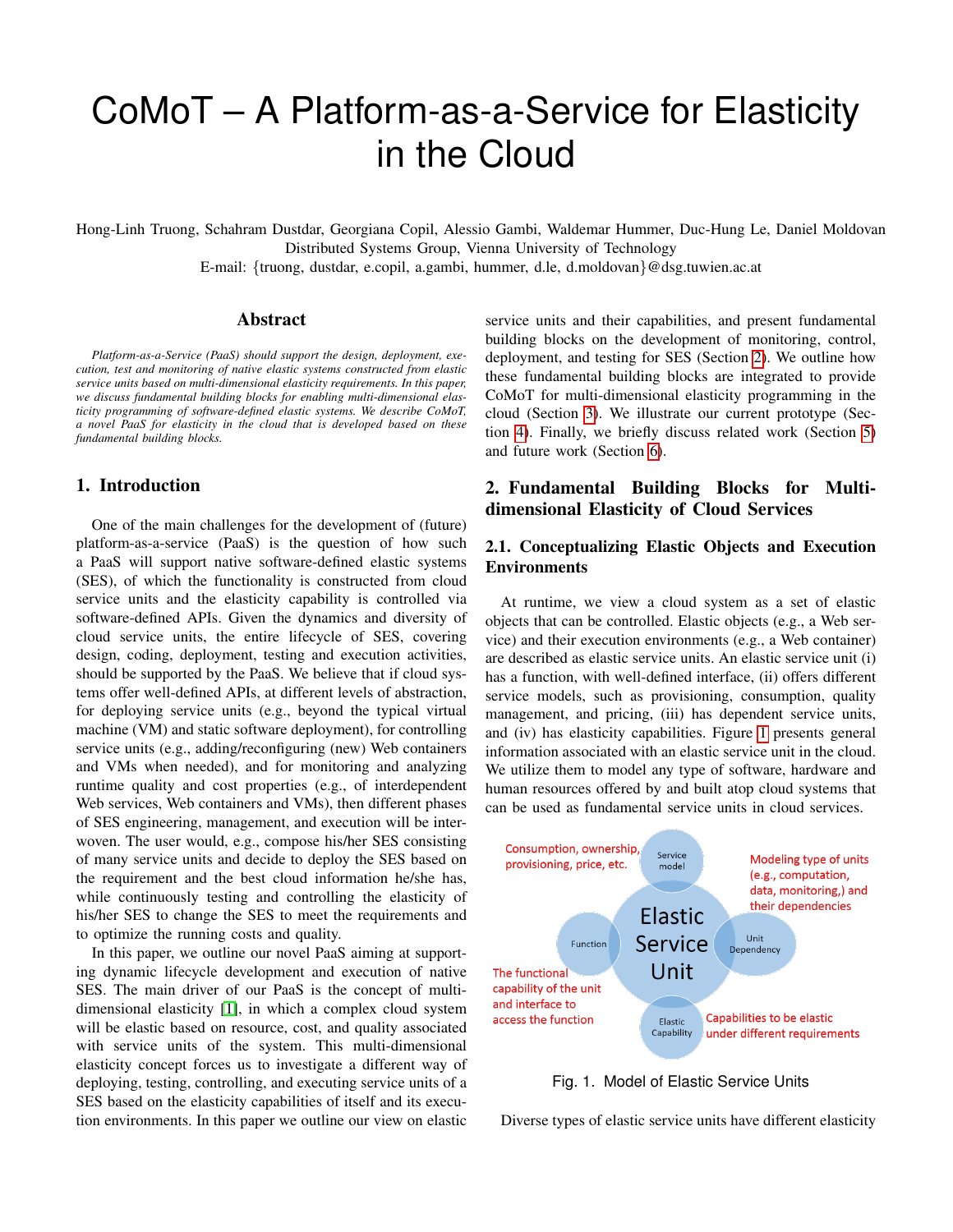capabilities, e.g., increasing computational resources, reducing cost, and increasing data accuracy. In our work, these capabilities are explicitly modeled and can be programmed via *elasticity primitive operations* which are mapped to concrete APIs of specific cloud systems and services. Figure [2](#page-1-0) illustrates the relationships among elasticity capabilities, types of elastic service units, and cloud APIs.



<span id="page-1-0"></span>Fig. 2. Elasticity primitive operations

#### 2.2. Programming Software-defined Elastic Systems

Given the conceptual model of elastic service units, we see that cloud service providers should offer their services as elastic service units that facilitates PaaS to support the development of native SES. Furthermore, any developer can also provide his/her elastic service units. To support the programming of SES, we capture available elastic service units under ecosystems of elastic service units. An ecosystem will include elastic service units, which have certain dependency relationships. For example, an ecosystem can include cloud services offered by a cloud provider or a set of service units offered by different providers that can be employed together in a single system. Regarding ecosystems, we can support service unit composition and selection based on elasticity requirements. Based on that, a new SES can be developed. Besides elastic service units supporting required functionality (such as computation, storage, or analytics), SES will also include software-defined management APIs through which the elasticity capabilities of SES and its service units can be programmed at runtime. To represent such SES and their requirements, we devise a model capturing the hierarchical view of SES and its associated elasticity (see Figure [3\)](#page-1-1).

#### 2.3. Controlling Elasticity

For SES, we need to have a high-level view of elasticity specifications that are suitable for the user but the elasticity controller can support. Our general concept is to have a high-level, directive-based language for specifying elasticity named SYBL [\[2\]](#page-3-3) that supports three fundamental features: (i) specifying which elasticity metrics should be monitored, (ii) establishing constraints on elasticity metrics, and (iii)



<span id="page-1-1"></span>Fig. 3. Software-defined elastic systems

defining strategies for controlling elasticity. At runtime, we utilize monitoring information and the structure of SES to generate suitable elasticity control actions, each control action is mapped to a set of suitable elasticity primitive operations. Based on elasticity control actions, we can support diverse tradeoffs of elasticity, for example, the user might just need to specify the cost and quality constraints and the elasticity controller will have to deal with both computational resources and changes of SES service units to meet these constraints.

#### 2.4. Monitoring and Analyzing Elasticity

Given the elasticity requirement from the user, we need to monitor and analyze elasticity of SES at multiple levels of abstraction, such as individual service units, a set of service units structured into a logical topology, or the whole SES. Furthermore, as elasticity is multi-dimensional, we need to support different types of metrics. Therefore, we develop concepts of elasticity space and elasticity pathway [\[3\]](#page-3-4). Elasticity space allows us to capture all relevant elasticity metrics that are required by the user (specified in the user's elasticity requirement) when the SES is in an elastic mode (e.g., increasing the quality due to the increasing paid costs). Elasticity pathway allows us to determine how the elasticity was evolved (based on historical elasticity space) as well as how the elasticity would evolve (through the prediction based on the evolution of elasticity space).

#### 2.5. Deploying Software-defined Elastic Systems

Deploying SES will require the deployment of different elastic service units at different levels of abstraction, such as VM, executables, Web execution environment, and Web services. Generally, we need to work on deployment of the whole SES, topologies of SES and service units in SES. This requires the deployment to integrate elasticity monitoring and analysis features as well as to offer interfaces for elasticity controllers and users to carry out certain elasticity operations, such as deploying new VM and new service units.

#### 2.6. Testing Software-defined Elastic Systems

Since SES will be deployed and executed in an elastic manner, testing SES will require a fundamental change in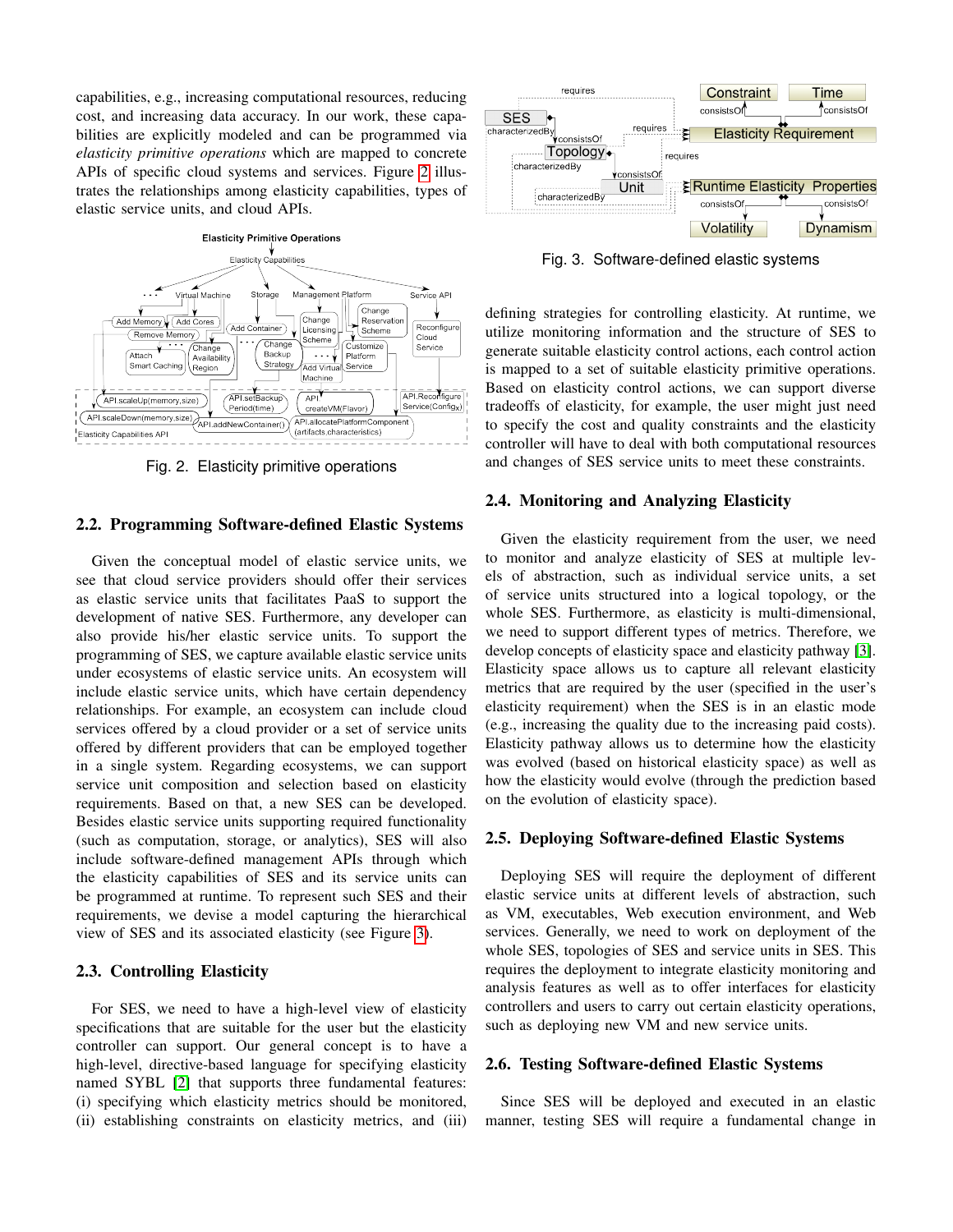designing and executing tests. In our concept of testing elastic systems [\[4\]](#page-3-5), we see the need to have elasticity testing-as-aservice which can generate test cases suitable for native SES and deploy these test cases in multiple clouds to test the SES. Furthermore, as controlling elasticity is an important issue and part of SES, testing of SES should also test elasticity controllers and monitors to find out if the elasticity capabilities of SES can be properly programmed.

# <span id="page-2-0"></span>3. CoMoT – PaaS for Controlling, Monitoring, and Testing Elasticity

Tooling - Elasticity Programming in Cloud Systems



<span id="page-2-2"></span>Fig. 4. Overview architecture of CoMoT

Based on building blocks mentioned in Section [2,](#page-0-0) Figure [4](#page-2-2) describes our CoMoT (Control, Monitoring, and Testing) that implements elasticity programming, management and execution for SES. CoMoT is divided into three layers, namely *Tooling*, *CoMoT PaaS Core Services*, and *Multi-cloud Environments*.

- *Tooling*: includes different development and end-user tools for software-defined service programming, deployment, monitoring and testing.
- *Elastic PaaS Core Services*: includes core services for PaaS, such as *Elastic Service Ecosystem and Recommendation*, *Deployment Service*, *Elasticity Control*, *Elasticity Monitoring and Analysis*, and *Elastic Test Service*.
- *Multi-cloud Environments*: includes multiple cloud systems where the developed services will be deployed and executed and where other components of CoMoT will be deployed.

*CoMoT PaaS Core Services* can be used individually or in combination. The core services also invoke each other. For example, typically, the *Deployment Service* – called Salsa – deploys not only SES and its service units but also elasticity controllers and monitors, and then passes the deployment information to the *Elasticity Control* – based on SYBL [\[2\]](#page-3-3) – which obtains elasticity monitoring information from the *Elasticity Monitoring and Analysis* – based on MELA [\[3\]](#page-3-4) – to control the elasticity. However, in order to control the elasticity, *Elasticity Control* can invoke *Deployment Service* to deploy SES service units/topologies. Similarly, *Elastic Test Service* can generate test cases and require the *Deployment Service* to deploy test cases in multiple cloud systems. This way of interactions among core services enables us to support iterative, interactive and interwoven design, deployment, execution, monitoring and testing SESs, completely on the cloud.

## <span id="page-2-1"></span>4. Illustrating Example

We illustrate some aspects in our current prototype with the development, deployment, and execution of a machineto-machine (M2M) Data-as-a-Service (DaaS) which includes several service units for event processing, load balancing, and NoSQL-based storage. Using our PaaS, a customer describes his/her requirements and he/she uses our tool to iteratively design the M2M DaaS. After this phase, the system will present a SES design that the user can refine. The user also annotates elasticity controls with the M2M DaaS using SYBL. Based on that, we generate a TOSCA description [\[5\]](#page-3-6) for the M2M DaaS with elasticity requirements. This description is sent to Salsa, which determines deployment strategies and enriches the TOSCA with deployment information. Figure [5](#page-2-3) presents a simple example of the enriched TOSCA with elasticity requirements as well as deployment information.



<span id="page-2-3"></span>Fig. 5. Examples of SES structure, deployment and runtime description

Salsa deploys the M2M DaaS to multiple cloud environments. It also deploys other required units, if they have not been deployed, such as SYBL for controlling elasticity and MELA for monitoring elasticity. As the M2M DaaS is running,